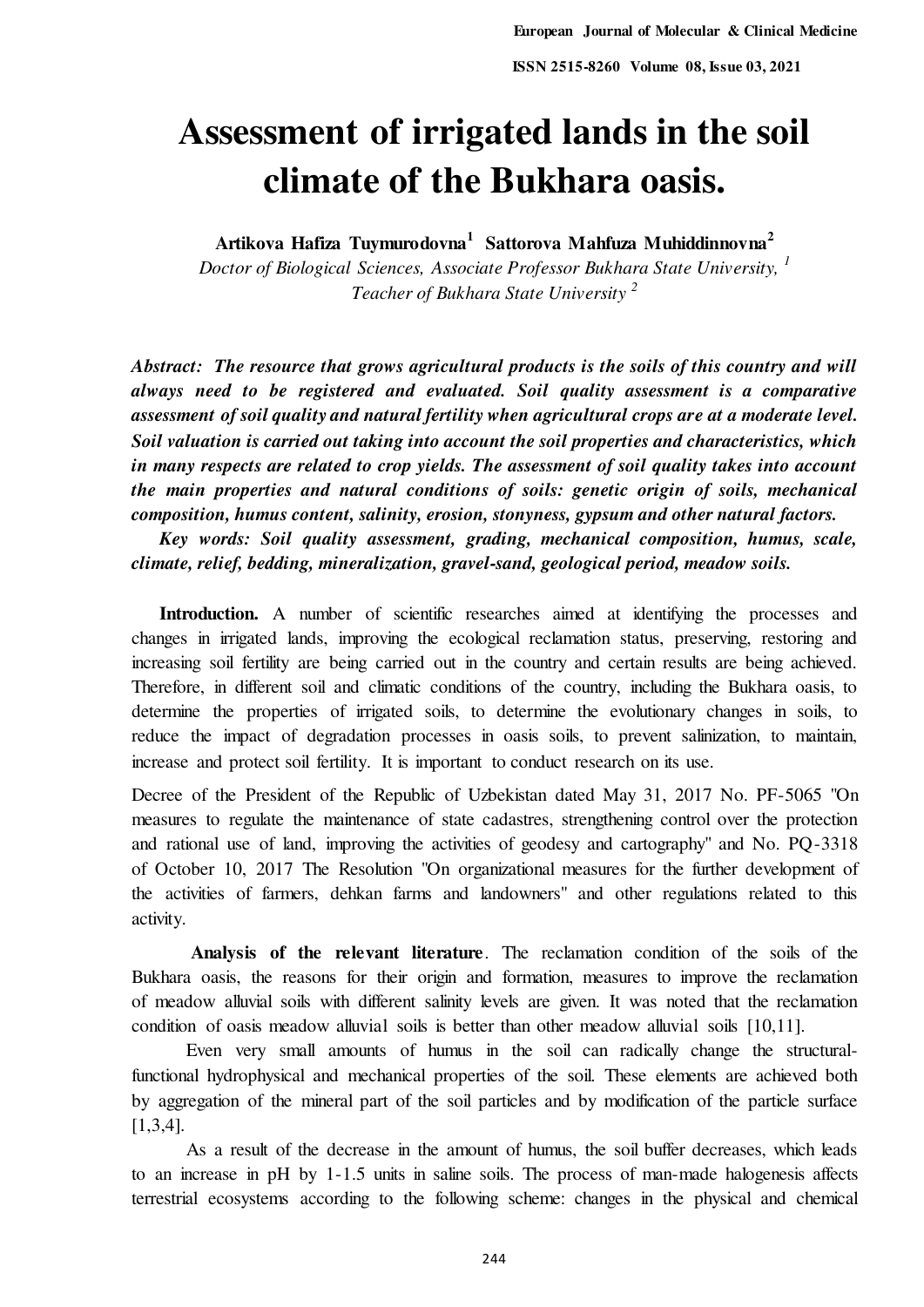properties of soil and groundwater, damage and death of plants, reduction of invertebrates (reduction of soil and terrestrial organisms departure) [2,5,6].

Information on the humus status of alluvial soils of the Bukhara oasis and the impact of different levels of salinity and its types on it. As the amount of water-soluble salts in the soil increases, the activity of humification processes decreases. This is especially noticeable in soda and chloride salinity and saline soils. This is due not only to a decrease in the activity of microorganisms involved in the humification process, but also to a decrease in the accumulation of organic residues in saline soils [7,8].

Changes in the composition of the absorption complex of saline soils and an increase in the proportion of sodium and magnesium cations in it are associated with the migration of salts in the Aral Sea by wind. In saline washing should take into account not only the mechanical composition of the soil, the degree of salinity, but also the type and salinity of salinity.

Soil fertility is determined by the optimal manifestation of its properties. One such important property is the microbiological property of the soil. The microbiological properties of soil are assessed by its activity. Many of the processes that take place in the soil are carried out by microorganisms. Such important processes include humification and dehumidification, nitrogen fixation, ammonification, nitrification, denitrification, carbon, phosphorus, sulfur cycle in the soil. The fact that these processes go in the right direction, in the right proportion and at the optimal level is important in soil fertility. The formation of humus, the rate of its mineralization and accumulation depends on the course of microbiological processes in the soil. Microbiological processes also play an important role in the soils of the Bukhara oasis. Intensification of certain microbiological processes and, conversely, attenuation of others have a significant impact on the processes of soil formation and formation. This is especially true in the meadow alluvial soils, which are common in the Bukhara oasis [12,13]. Various natural and anthropogenic factors influence the course of microbiological processes in meadow alluvial soils. The study of the influence of these factors is relevant in the management of microbiological factors in the soil in the desired direction and in the prediction of soil fertility and properties and characteristics [9].

 **Research methodology.** In 2020, together with specialists of the Bukhara branch of the Institute "Uzdaverloyiha" to carry out soil assessment in irrigated lands of Karakul district of Bukhara region in order to determine the current state of fertility and quality of soil cover (field quality) field, soil research and laboratory work , under the guidance of the chief engineer of the branch J.Yusupov, chief engineer of the project T.Turaev and soil scientist U.Ruziev, head of the laboratory department N.Ganieva.

All soil-rating research works are updated in the latest edition of the normative documents on land use, land management and land cadastre - "Guidelines for soil research and soil mapping for the state land cadastre" (Tashkent, 2009) and "Bonding of irrigated lands of the Republic of Uzbekistan" The study was carried out on a scale of 1: 5000, the study used a map scale of 1: 10000, the plan of economic land structure and topographic maps.

The morphological structure and specific features of their individual features were noted in the cross-sections taken in the district, from which soil samples were taken for chemical analysis and samples were analyzed in the branch laboratory.

In the analysis, it was necessary to determine the score quality of irrigated soils: mechanical composition of soil, humus, mobile phosphorus and potassium, water-soluble salts, salinity and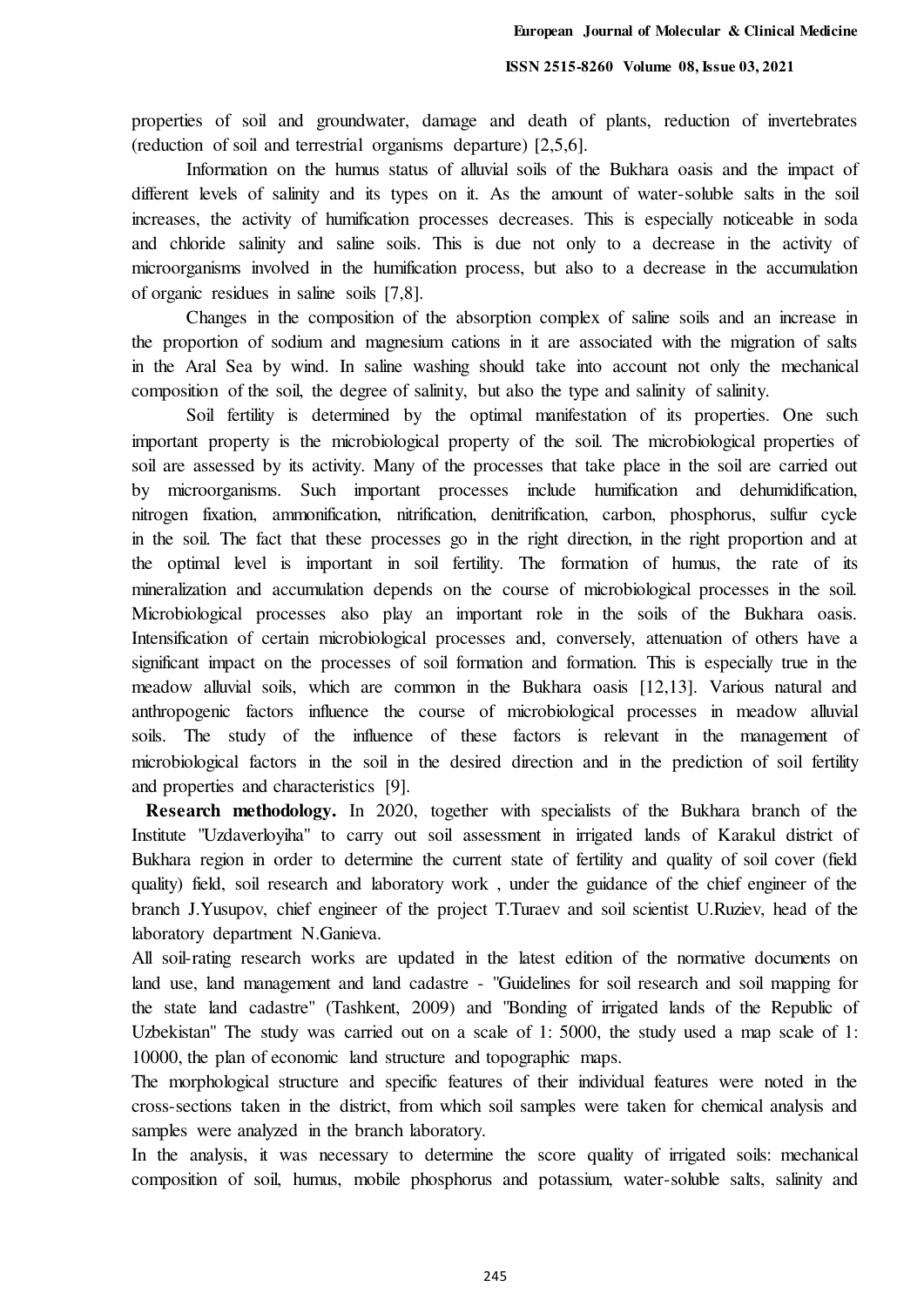types of soil salinity, depth and quantity of gypsum and gravel, washing and compaction levels, etc. data were analyzed.

The district is located in the western part of Bukhara region.

The total land area of the district is 494963.0 hectares, the irrigated land area of 330 farms is 19599.6 hectares. There are opportunities to grow agricultural products from these lands.

Climate: Due to its geographical location, the district belongs to the Central Asian arid continental climate region (province) of the Turan subtropical climate zone and is distinguished by its peculiarities belonging to the foothills. The climatic conditions of this region are determined by its distance from the southern oceans and seas, proximity to deserts. The general climatic conditions of the region are formed under the influence of two factors: desert climate and semi-desert climate. Common features of the climate are its sharp continental dryness in the plains, declining air temperatures on land, increasing rainfall, solar radiation, daily, monthly, annual and seasonal temperature fluctuations, and uneven distribution of atmospheric precipitation throughout the year.

The average annual temperature is  $+130C$ .

The first cold snap occurs in the last 10 days of October. According to long-term data, the last cold spell occurs in late March or even mid-April.

The average temperature in July is  $+27,280$  C. The period above  $+100$  C is 210 days from March 28 to October 28.

The coldest month is January - 100, the absolute minimum temperature drops to 27-290.

Heavy rains in the spring lower the air temperature, causing soil compaction, and in some years the crop fields have to be replanted, destroying them.

The average amount of annual precipitation varies from 280 to 370 mm, the maximum amount falls in the winter-spring months, with almost no precipitation in the summer. Snow cover is unstable and its thickness is usually 3-10 cm, in some cold years its thickness reaches 25-35 cm. The average annual relative humidity is observed at 50-55%, rising to 75-80% in winter and falling to 25-30% in summer, during which time the lack of moisture is replenished by irrigation. These areas are located at a height of 300-500 m above sea level on river terraces, and 500-850 m above sea level.

Low rainfall and high temperatures in the summer months cause high evaporation from the soil. Evaporation is 1280-1470 mm, atmospheric precipitation is 320-363 mm, moisture deficit (evaporation minus precipitation) is observed at 960-1107 mm. The average wind speed is 1.5- 3.4 m / sec, with a maximum speed of 22-28 m / sec. is formed. In general, the climatic conditions of Korakul district allow to grow medium-ripe varieties of cotton and other crops.

The territory of Karakul district has a complex orthographic structure, descending to the south and reflected in the form of weak wavy low-altitudes. The north of the region consists of wide wavy, slightly elevated hills, and sometimes low-lying depressions, the main part of the land is covered with natural vegetation belonging to the class of wormwood, sagebrush, sagebrush, sagebrush, sagebrush and sagebrush. Erosion processes are characteristic for the relief of this zone, the occurrence of salinization in the lower weakly drained and lowland soils.

Complex relief: low-altitude, intersected by small cliffs in some places, wavy meso- and macro-relief The condition of groundwater in the area determines its degree of mineralization. Groundwater levels fluctuate from 1.0-2.5 m to 4-5 m depending on the relief structures, which have different effects on soil formation processes. A general view of the terrain is that the slope descends from north to south.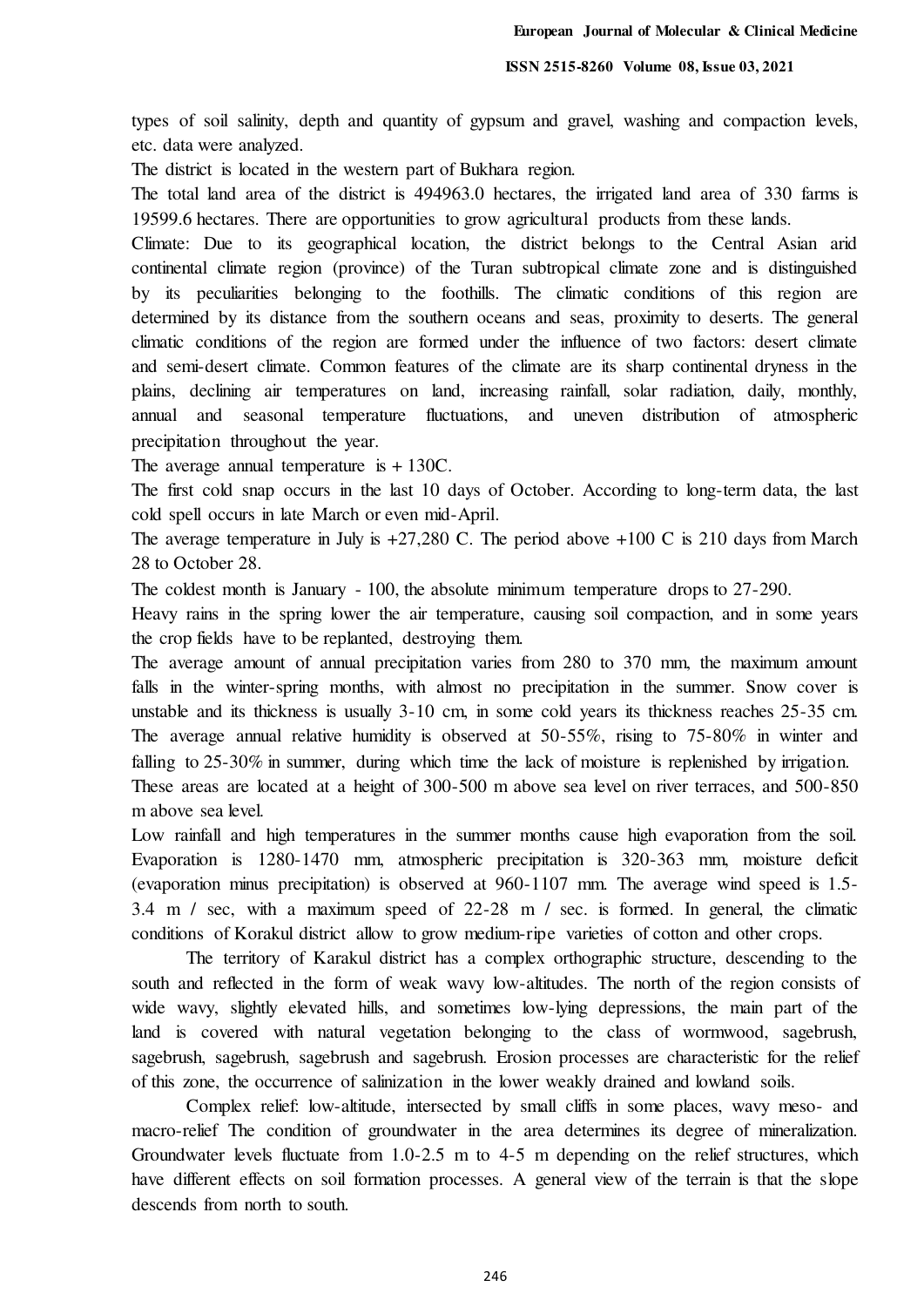Soil quality assessment is a comparative assessment of soil quality and natural fertility at an average level of agricultural techniques. Soil valuation is carried out taking into account the soil properties and characteristics, which in many respects are related to crop yields.

Under irrigated farming conditions, the processes that take place in the soil are variable, and many properties of the soil change over a short period of time and become unstable. Therefore, when selecting its assessment point, its low variability and its properties, which are closely related to the yield of agricultural crops, are taken into account. [1,2.].

The assessment of soil quality takes into account the main properties and natural conditions of soils: genetic origin of soils, mechanical composition, humus content, salinity, erosion, stonyness, gypsum and other natural factors.

Soil quality assessment is conducted on a closed 100-point scale. Soils with the best, optimal properties, high productivity are evaluated with 100 points, reduction coefficients are used in the calculation of quality points in case of deviations from the optimal values.

For example: to determine the yield of an agricultural crop, the value of one point corresponding to the yield is multiplied by the score quality of the place. To determine the value of one point corresponding to the yield, divide the amount of crop yield (ts / ha) by 100 points (most fertile soil) (Table 1).

The calculation of the cotton yield for 60-point soils is as follows:

$$
60 \times 0.40 = 24
$$
ts / ha.

The calculation of corn (silage) yield for 59.5-point soils is as follows:  $59.5 \times 6.50 =$ 386.75 ts / ha.

Wheat yield in 80-point soils:

$$
80 \times 0.60 = 48
$$
ts / ha.

Table 1

| Yields of agricultural crops in the best soils |  |
|------------------------------------------------|--|
|------------------------------------------------|--|

| Crops                                         | Average maximum<br>productivity in the<br>republic, ts $ $ ga | The value of 1 point<br>according to the yield |
|-----------------------------------------------|---------------------------------------------------------------|------------------------------------------------|
| Cotton                                        | 40                                                            | 0,40                                           |
| Wheat                                         | 60                                                            | 0,60                                           |
| <b>Barley</b>                                 | 75                                                            | 0,75                                           |
| Beda 2 and 3 years                            | 200                                                           | 2,00                                           |
| Corn on the cob                               | 80                                                            | 0,80                                           |
| Cereal grains are pure and without<br>coating | 60                                                            | 0,60                                           |
|                                               | 25                                                            | 0,25                                           |
| Corn into silage                              | 650                                                           | 6,50                                           |
| Root food                                     | 950                                                           | 9,50                                           |
| Annual grasses (blue mass)                    | 300                                                           | 3,00                                           |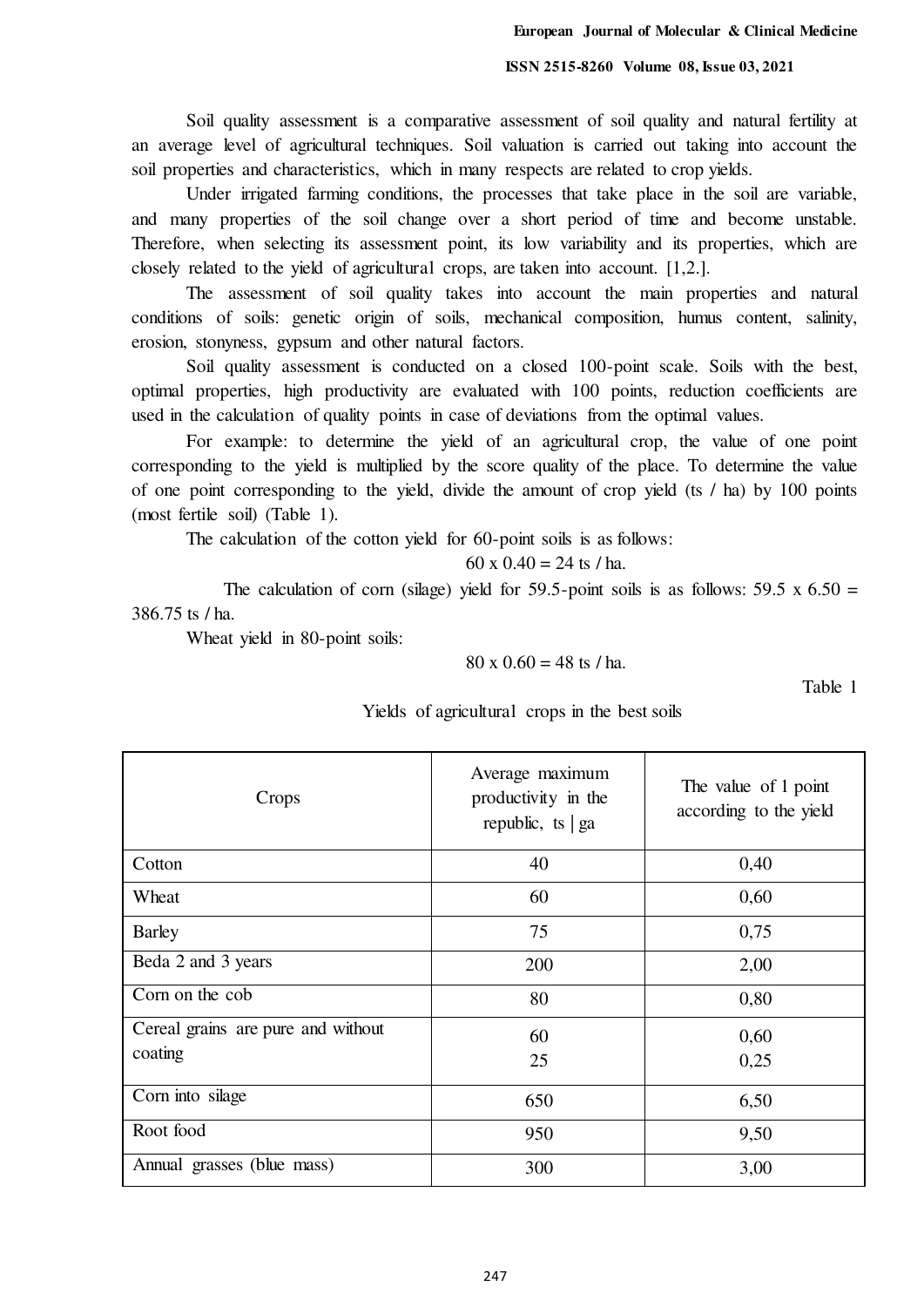| Intermediate crops (blue mass) | 250 | 2,50 |
|--------------------------------|-----|------|
| Potatoes                       | 125 | 1,25 |
| Vegetables                     | 350 | 3,50 |

Irrigated and ancient irrigated meadow-alluvial, newly irrigated gray-brown, newly irrigated sandy-desert, irrigated meadow-swamp soils, which have been used in irrigated agriculture for many centuries, are administratively divided into Karakul, Alat, Romitan and Jondor districts of Bukhara region. corresponds to.

The most common soils in the region are newly developed meadow alluvial soils, newly irrigated meadow alluvial soils, irrigated meadow alluvial soils, old irrigated meadow alluvial soils, newly irrigated swamp-meadow soils, newly irrigated brown sandy soils, newly irrigated sandy loam soils.

Irrigated brown soils: occur in the outskirts of the irrigated zone, ie in some parts of the Bukhara-Karakol delta, on the plateaus and highlands surrounding the delta, such as Kyzyltepa, Dengizkul, Azkamar, Tashkuduk, Karakir, Karakul. Sandy desert soils: It is widespread in the remote parts of the region, ie in the areas adjacent to the Kyzylkum, Kimirek, Sandukli, Eshakchi sands, in some small areas in the interior of the delta. The content of humus in these soil types is very low, 0.3-0.4%.

Irrigated meadow alluvial soils: In the oasis part of the region there are mainly irrigated meadow (meadow-oasis), irrigated meadow-alluvial soils. Irrigated swamp-meadow soils: In the Bukhara-Karakul delta, meadow and swampy soil types are located on the banks of the Zarafshan River, where groundwater is close to the surface (at a depth of 0.5-1.0 m).

Thus, it is known from the above that the irrigated soils in Bukhara region are more or less saline due to the surface water surface, the amount of evaporation, which in turn requires constant improvement of their reclamation.

Genetic and geographical comparisons, study of soil cross-sections, analytical calculations, mapping and semi-stationary methods were used in the research.

In order to study the development of genetically and geographically different soil cover of the soils of the Bukhara oasis, soil sections were excavated and their morphological structure, characteristics, thickness, properties and composition of the horizons were analyzed. The section was 1.5–2.5 m deep, from which soil samples were taken along the genetic horizons.

Additional cuts were made to determine the salinity level of the soil. The content of dry residue, anions and cations in them was determined.

In order to analyze the importance of agro-irrigation deposits in the process of soil formation, genetic-geographical, lithological-geomorphological, comparative-chemicalanalytical and profile methods were used. Statistical analysis of the data was carried out by the method of Dospekhov.

In this part of the study, soil sections were obtained to study the agrochemical and agrophysical properties of soils in the Bukhara oasis, the amount and composition of watersoluble salts. In addition, the mechanical and microaggregate composition, chemical properties, the amount of nutrients in them, the mineralogical composition of the turbid suspensions of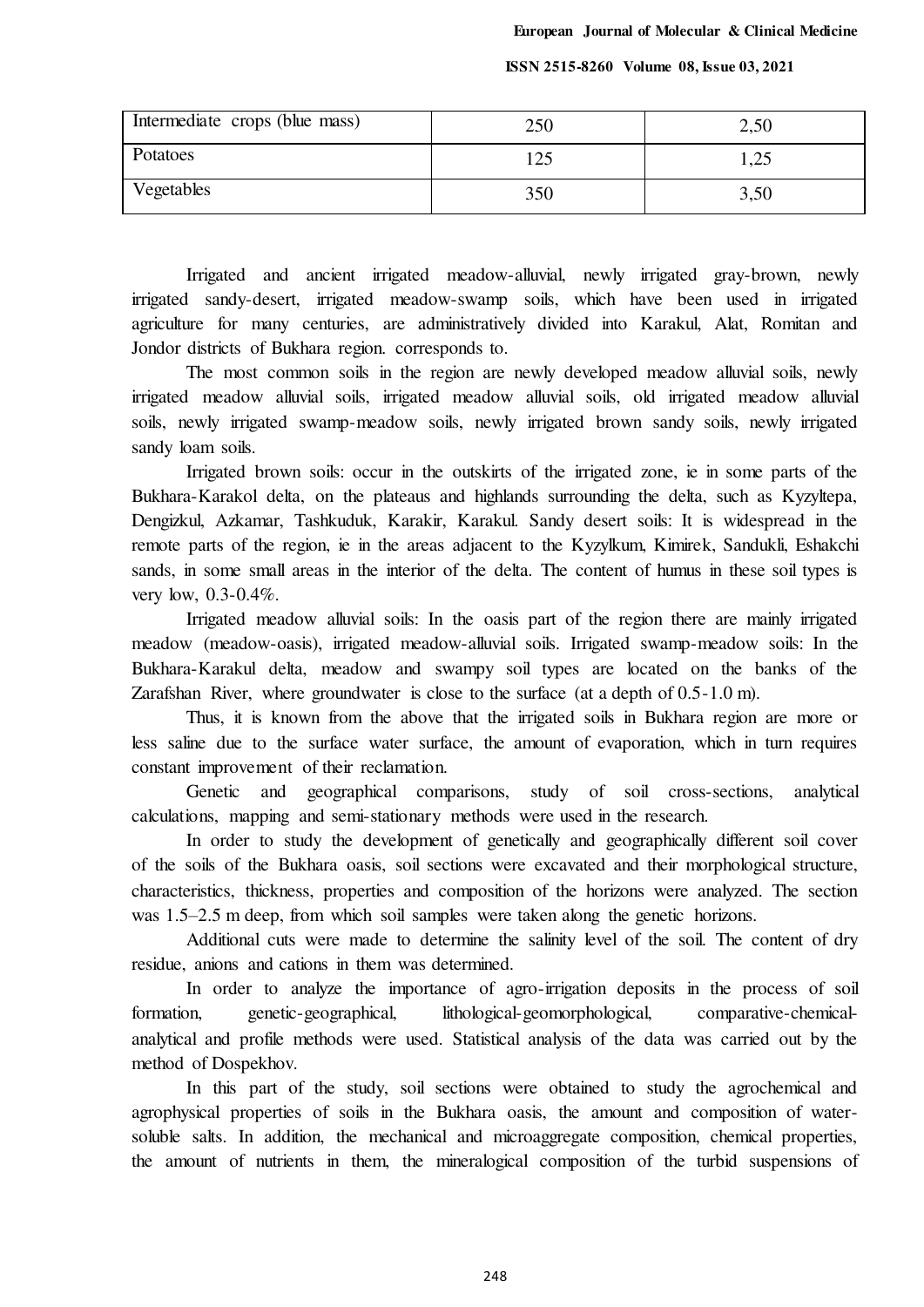irrigation water in the laboratory were analyzed. Determination of soil humus was carried out by the Tyurin method.

**Analysis and results.** Karakul district consists of only one geomorphological region. The southern part of the district consists mainly of flat lands, while the northern part descends from the hills, from north to south. It varies drastically according to its geological structure and relief, climatic conditions and soil-vegetation. The territory of Karakul district is located in a landscape zone consisting of low mountains, foothills (hills).

The wavy wide plains in the region are composed of various complex deposits of the ancient Quaternary period. The lands of the region are located at an altitude of 300-850 m above sea level. The area is covered with saline proluvial rocks of different degrees, which are composed of layers of hard rocks of different colors and gypsum clays (loamy soils). In the lowlands between the hills there are salt marshes, sometimes sedimentary mountain deposits.

 The complex geological, geomorphological-lithological, soil-climatic conditions of the district have created a very complex hydrogeological situation in the region, which is reflected in the regime and balance of surface and groundwater. The hydrographic networks in the region are extremely unevenly distributed.

In the main areas of the natural and artificial low-lying part of the district, high levels of irrigation and a number of other factors allow groundwater to rise to the surface, which in turn leads to the accumulation of salts in the soil and re-salinization. Periodic fluctuations in groundwater levels change with the seasons, leading to a complex hydrogeological process in the regions. In the northern desert areas of the district, the groundwater level is observed at a depth of 3-4 m and more, in the main areas of the plain - about 1.5-2 meters, rises to 2 m during the growing season, the amplitude of seasonal vibrations is 1.0-1.5 meters. Especially in the lowlands of the plains, where the flow of groundwater is almost non-existent, the amount of easily soluble salts in water is increasing, and the primary type of sulfate salinization in soils and groundwater is becoming mainly sulfate-chloride salinity.

The level of mineralization of groundwater is observed at different rates in different parts of the district, in the northern foothills around  $0-1$ ,  $1-2$  g  $/1$ , in the middle parts of the region  $2-3$  $g / l$ , in the lower lowlands 3-5  $g / l$  and more is formed. In particular, the average mineralization of groundwater in the district is  $1.5-2 g/l$ .

The territory of the district consists of a variety of rocks deposited in different geological periods, and the high-mountain soil-forming parent rocks are composed of low (weak) proluvial and lyoss deposits. To the south-west and south-east of the plain of the district there are soft-rock proluvial deposits mixed with gravel-sand and soil, sometimes covered with alluvial ridges. In the main part of the region, sandstones with clayey, sandy and loamy layers on top of the parent rocks that form the soil lie beneath them mixed sand-gravel layers of alluvial-proluvial deposits.

Soils of irrigated lands of the district: subtropical desert zone, subtropical plains consisting of alluvial and proluvial deposits of Sur-colored brown soils, distributed in the geomorphological region and developed in different lithological, hydrogeological and soilclimatic conditions.

Due to the fact that the soils of the district are distributed in the soil zone, mainly irrigated lands are divided into alluvial and semi-hydromorphic water regimes - meadows, which are characterized by wind and water erosion and salinization, humus and other nutrients. scarcity, low availability of their mobile forms, relatively deep groundwater levels, weakly mineralized, soils consisting mainly of heavy, medium and light sandy mechanical composition.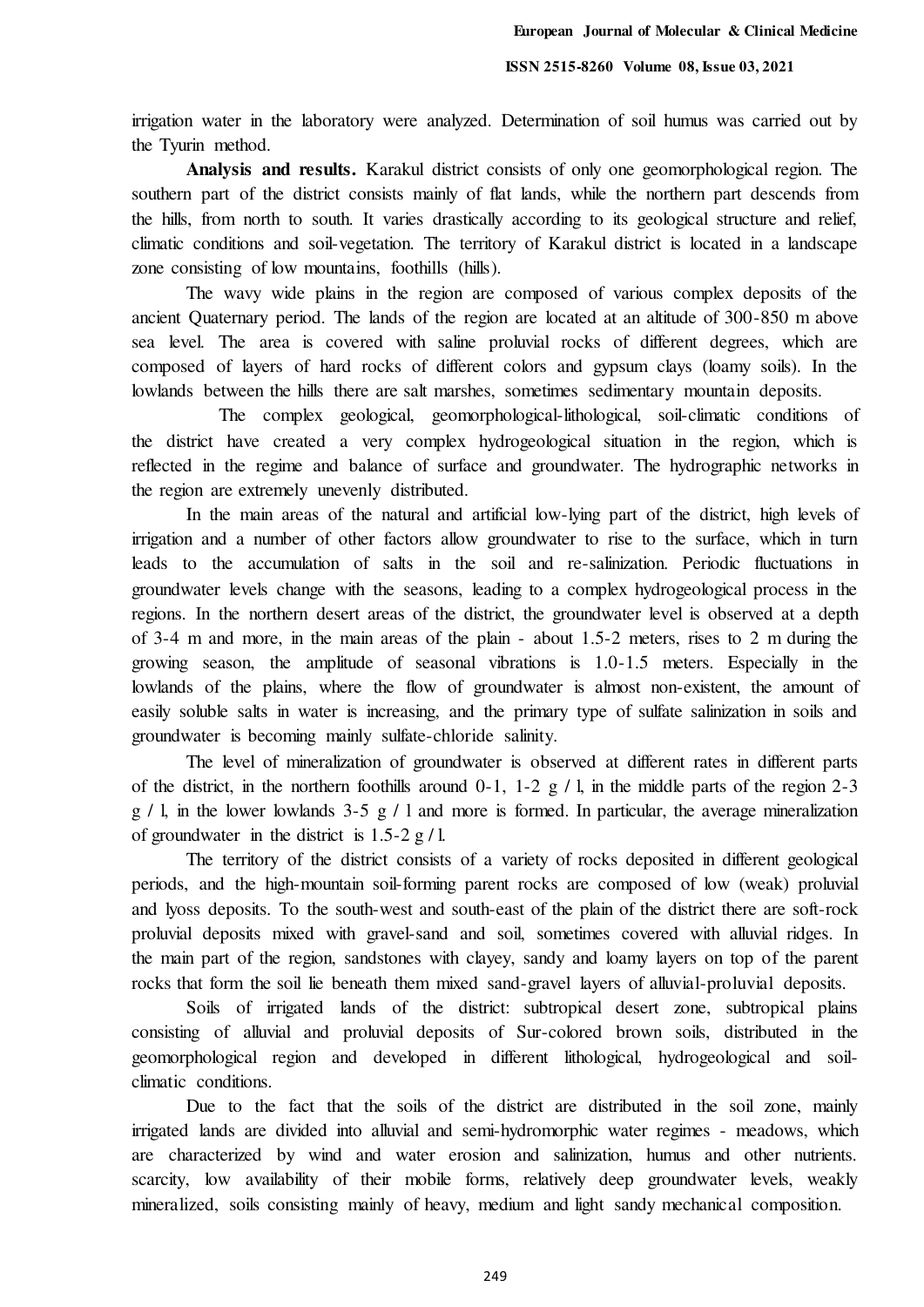The average amount of humus in the topsoil is 0.82-1.05%, the average amount of mobile phosphorus is 12.5-15.8 and the amount of exchangeable potassium is 127-219 mg / kg. Alluvial soils of this utloki form a group of soils with low humus content, low and moderate amount of mobile phosphorus, and low, sometimes moderately supplied soils in terms of exchangeable potassium.

According to the results of aqueous absorption, light gray soils consist of unsalted sediments. In weakly saline irrigated grassland soils, the total amount of water-soluble salts averages 0.242-0.290%; in moderately saline soils - 0.524-0.590%. Sulfate according to salinity chemistry, in some cases from chloride-sulfate salinity types.

Irrigated meadow soils have a heavy, medium and light sandy mechanical composition, the amount of physical mud fractions is 27.4-43.5%, humus in the plowed layer is 0.61-0.88% on average, low-supply, mobile phosphorus is on average 10 , 0-15.8%, exchangeable potassium - 118-205 mg / kg, is one of the low and moderately supplied soils. The irrigated meadow soils of the farm are mostly weak and moderately saline.

Analysis of soil research data shows that irrigated meadow alluvial soils in the district are relatively complex due to their relief and geomorphological-lithological structure, the specificity of these soils is the shortness of the humus layer, the upper layers of which are exposed to irrigation and atmospheric precipitation. In some areas, the upper horizons are washed away, and low-carbonate layers are located close to the surface. Poor in terms of mobile phosphorus and potassium, with the exception of some soil separations.

In the soil profile gravelly, gley layers, groundwater averages at different depths in the farm area at an average of 2.5-3 m, in the middle - at 1.5-2 m, and in areas with low meadow and takir-meadow soils 2-3, even 1 -1.5 m, forming a group of weakly mineralized waters. Gypsum layers (gypsum layers) start from 50, 70, 100 cm at different depths, and in some soil separations from 120 cm.

In determining the agrochemical properties of the soil, its humus status also plays an important role. Humus is the main component of the organic matter of the soil and it has a positive effect on all the properties of the soil. Therefore, the assessment of the humus status of soils in the Bukhara oasis is important in the study of their agrochemical properties. The amount and reserve of humus is the most important indicator in determining the condition of humus. The amount of humus in the studied meadow alluvial, marshy meadow, brownish-brown and sandy desert soils was found to be relatively high in humus alluvial and marsh-meadow soils. It was found that the amount and reserve of humus in the brown and sandy desert soils of Sur color is very low. In meadow alluvial soils, the amount and reserve of humus increased with the increase in the duration of farming and irrigation. This is due to the formation of agroirrigation layer. The longer it is watered, the more it has a positive effect on the condition of the humus. Therefore, the old irrigated meadow alluvial soils, which have the longest irrigation history, had the highest rate of humus content and reserve. The amount of humus decreased sharply towards the lower layers along the soil profile. For example, the amount of humus in the genetic layer A1 (0-25 cm) of newly developed meadow alluvial soils was  $0.82\%$ , in the layer A2 (25-40 cm)  $0.62\%$ , in the V1 (40-66 cm horizon 0.45% V2 (66-110 cm) layer was found to be 0.38% (Fig. 5.3.1). In newly irrigated meadow alluvial soils, the amount of humus was higher in all layers than in newly developed meadow alluvial soils. Newly irrigated meadow alluvial soils had lower genetic layers along the profile. This is due to the fact that the organic material for humus formation decreases towards the substrates and the activity of microbiological processes decreases.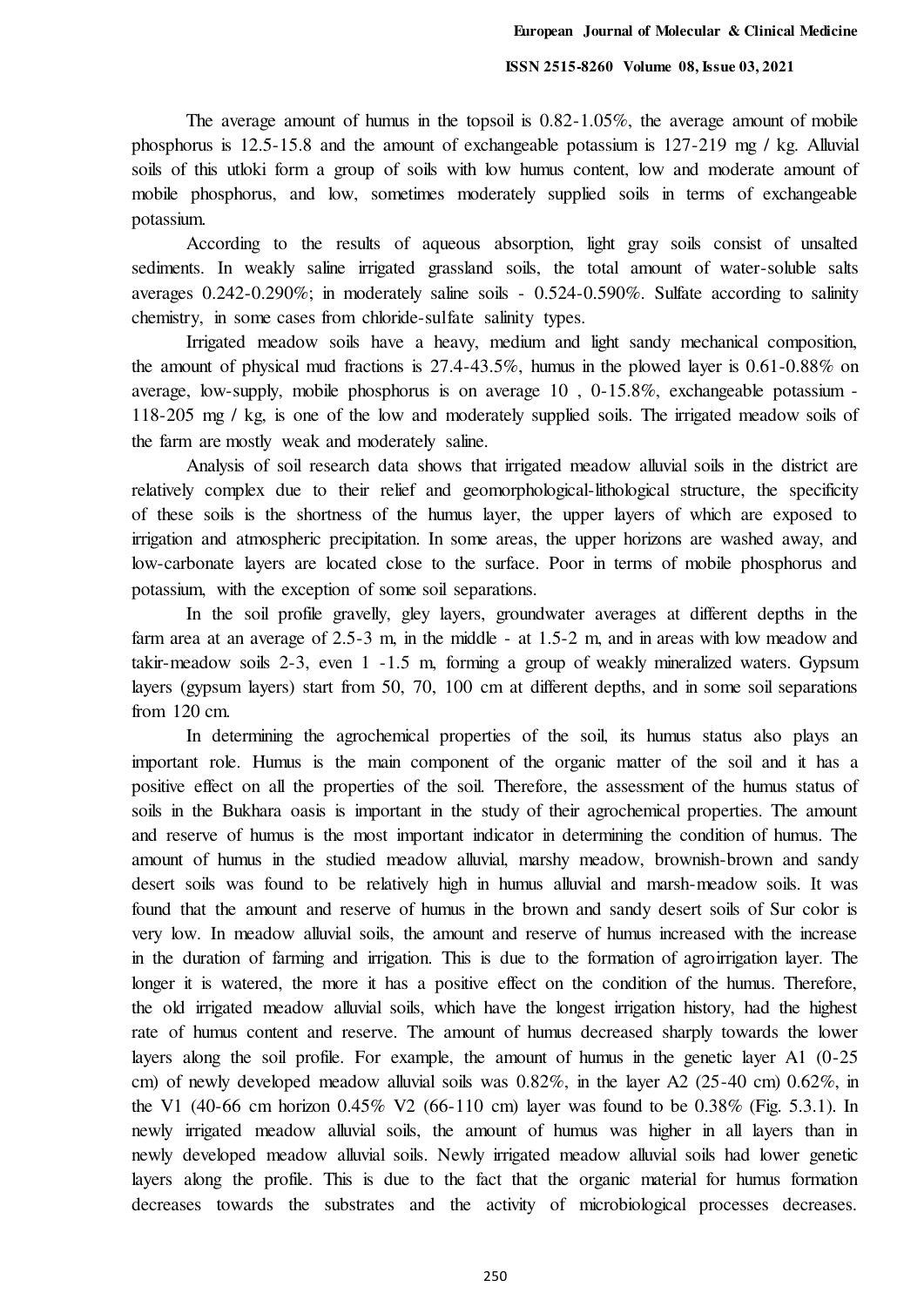deterioration leads to a decrease in the amount of humus in these layers.For example, newly irrigated meadow alluvial while the humus content in the A1 (0-26 cm) layer of soils was 0.93%, this figure was 0.70% in the A2 (26-45) layer, 0.56% in the B1 (45-70 cm) layer, and B2 (70- 117). cm) in the layer was  $0.43\%$ 

Irrigation of fields for 60-100 years has a positive effect on the humus condition of the soil. At the same time, the thickness of the agroirrigation layer increased, and the mechanical composition of the lower layers also became heavier. This had a positive effect on the amount and reserve of humus and ensured that these figures were high even in the lower layers. For example, in the A1 (0-29 cm) layer of irrigated meadow alluvial soils, the humus content was 1.10%, in the A2 (29-57 cm) layer it was 0.88%, and in the A3 (57-85 cm) layer it was 0.65%. , 0.52% in the V1 (85-140 cm) layer, 0.38% in the G1 (140-182 cm) layer. has gained. For example, humus content was 1.16% in the A1 (0-30 cm) layer of old irrigated meadow alluvial soils,  $1.12\%$  in the A2 (30-47 cm) genetic horizon, and  $0.84\%$  in the A3 (47-85 cm) layer. 0.71% in the A4V1 (85–120 cm) layer, 0.64% in the V1 (120–170 cm) layer, and 0.48% in the G1 (170–230 cm) layer. (Fig. 5.3.4)

Hence, as the duration of irrigation increased, the amount of humus also increased, and therefore the amount of humus in the old irrigated meadow soils was the highest. The fact that the groundwater level is close to the top layer also has a positive effect on the humus state of the soil. For example, in swamp-meadow soils with groundwater 1-1.5 meters, the amount of humus had the highest value in the oasis. This condition was observed on all layers. For example, the amount of humus in the top layer A1 (0-25 cm) of newly irrigated swamp-meadow soils was 1.25%, in the layer A2 (25-48 cm) it was 1.16%, in the layer AVFE (48-80 cm) it was 0, 95%, was found to be. The combination of anaerobic conditions with high soil moisture has a positive effect on the amount of humus.

 Significant humus content was observed in soils formed in the parent rocks with light mechanical composition, especially in the conditions of automorphic water regime and drought. This situation has been reported in newly irrigated brown desert soils and newly irrigated sandy desert soils. The amount of humus in all layers of these soils was low. For example, the amount of humus in the ax  $(0-27 \text{ cm})$  layer of newly irrigated brown desert soils is  $0.61\%$ , in the genetic horizon of Axo (27-43 cm) 0.40%, in the layer V1 (43-60 cm) 0.35%., 0.27% in the V2S1 (60– 76 cm) layer and 0.18% in the S2 (76–98 cm) layer, while the newly irrigated sandy desert soils were A1 (0–28), A2 (28–48), AB ( 48-85), 0.55 in the genetic horizons of C (85-165), respectively; 0.33; 0.29; Humus reserves in the soils of the Bukhara oasis were also correlated with the amount of humus. The increase in humus content had a positive effect on humus reserves. In all soils, humus reserves were high in the upper layers. As the duration of irrigation increased in alluvial soils, the amount of humus also increased. The meadow had the smallest humus reserve among alluvial soils, newly reclaimed and re-irrigated meadow alluvial soils, and the highest humus reserve was observed in old irrigated meadow soils. For example, the humus reserve in the layer of newly developed meadow alluvial soil (0-25 cm) was 27.06 t / ha, in layer A2 (25-40 cm) 12.93 t / ha, in V1 (40-66 cm) horizon 16.85 t / ha. e, was found to be 25 t / ha in the V2  $(66-110cm)$  layer.

The newly irrigated meadow was 31.43 t / ha in the A2 (0-26 cm) layer of alluvial soils, while this figure was 18 in the A2 (26-45), V1 (45-70), V2 (70-117) layers, respectively. 22; 20.02; Was equal to 29.91 t / ha (Table 2).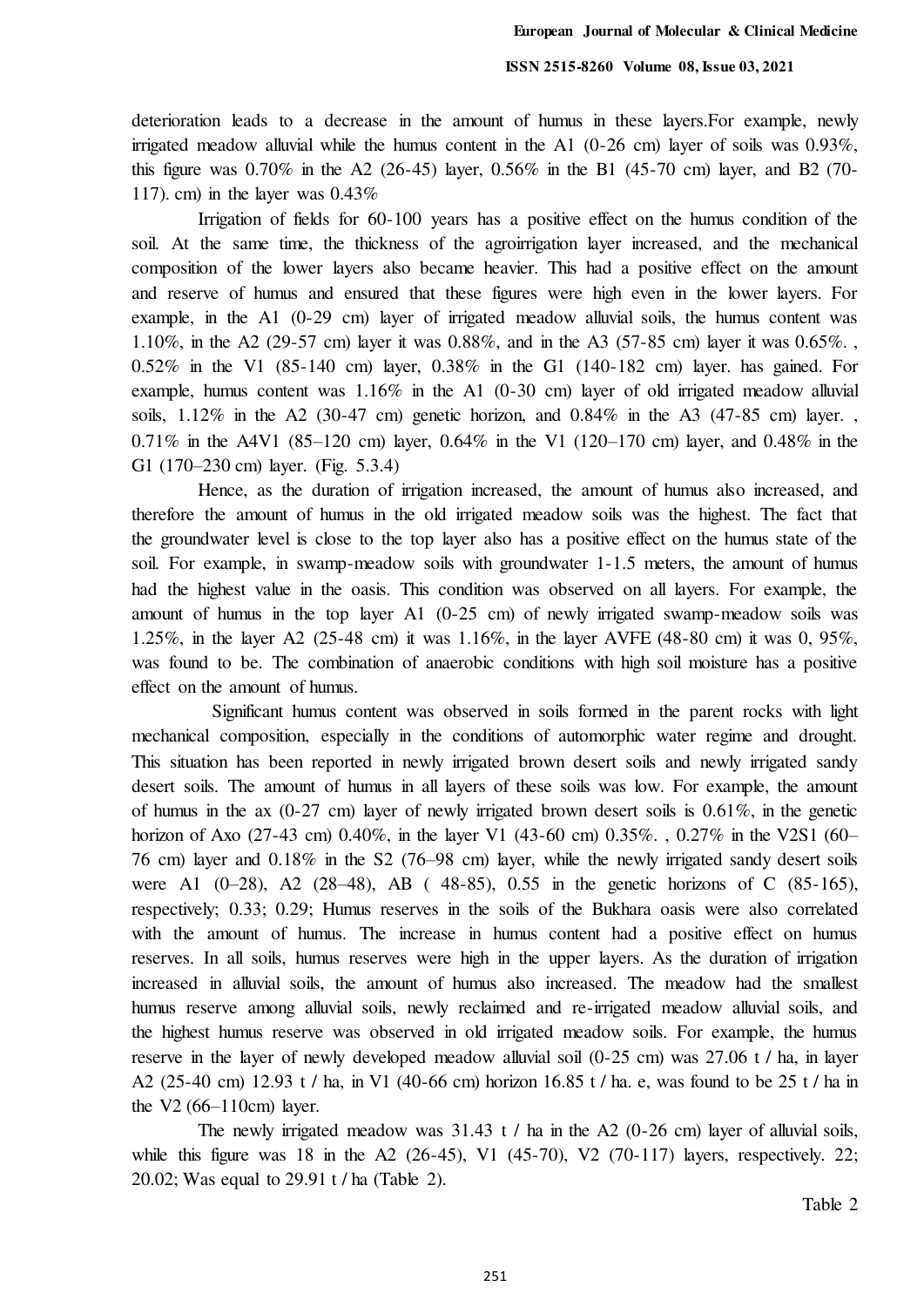| $Cut N_2$                             | Horizon and depth, cm | Humus reserves t/ha |  |
|---------------------------------------|-----------------------|---------------------|--|
| Newly developed meadow alluvial soils |                       |                     |  |
|                                       | $A_1$ 0-25            | 27,06               |  |
| 29                                    | $A_2$ 25-40           | 12,93               |  |
|                                       | $B_1$ 40-66           | 16,85               |  |
|                                       | $B_2$ 66-110          | 25,25               |  |

Humus reserves in the soils of Bukhara oasis, t / ha

As the duration of irrigation increased, so did the humus reserves. Hence, the formation and thickening of the agroirrigation horizon as a result of irrigation has a positive effect on humus reserves. Therefore, humus reserves in irrigated meadow alluvial soils were higher than in newly developed and newly irrigated meadow alluvial soils. For example, in the A1 (0-29 cm) layer of irrigated grassland alluvial soils, the humus reserve was  $42.43$  t / ha, in the A2 (29-57) cm) genetic horizon it was  $34.25$  t / ha, and in the A3 (57-85 cm) layer 26, 61 t / ha, V1 (85–140) cm) 43.19 t / ha, and S1 (140–182 cm) in the layer 24.42 t / ha.

Significant humus content was observed in soils formed in the parent rocks with light mechanical composition, especially in the conditions of automorphic water regime and drought. This situation has been reported in newly irrigated brown desert soils and newly irrigated sandy desert soils. The amount of humus in all layers of these soils was low. For example, the amount of humus in the ax  $(0-27 \text{ cm})$  layer of newly irrigated brown desert soils is  $0.61\%$ , in the genetic horizon of Axo (27-43 cm) 0.40%, in the layer V1 (43-60 cm) 0.35%., 0.27% in the V2S1 (60– 76 cm) layer and 0.18% in the S2 (76–98 cm) layer, while the newly irrigated sandy desert soils were A1 (0–28), A2 (28–48), AB ( 48-85), 0.55 in the genetic horizons of C (85-165), respectively; 0.33; 0.29; 0.13%. Humus reserves in layers A1 (0-28), A2 (28-48), AB (48-85), C (85-165) of newly irrigated sandy desert soils are 18.79, respectively; 8.51; 14.27; 14.04 t / ha.

When the duration of irrigation is at a maximum, the amount of humus is also the highest, which is also manifested in the lower layers. Above are the ranking coefficients that characterize the regions. In addition, depending on the properties of the soil in the soil zone, zone, district, in addition, the degree of skeletal, gypsum, density and other coefficients are taken into account, as the Republic occupies a large area and has no zonal and regional boundaries.

One of the most complex agrophysical properties of soil is the density of the soil layer. Therefore, one of the necessary measures to increase soil fertility is to maintain an optimal environment in it during the entire vegetation period of the plant. The relative variation of soil fertility indicators varies with the density of the drive layer, and grading coefficients are applied.

The division of lands into agro-industrial groups is necessary, first of all, for the scientifically based conduct of agricultural production, the correct choice of agro-technical and reclamation measures. Therefore, the land allotments requiring the same reclamation and agrotechnical measures in the district were grouped into specific agro-industrial groups, and on this basis the farm irrigated lands were divided into 6 groups: good, above average, average, below average, worse.

The first group (class VIII) is considered to be good quality lands with a quality score of 71-80 points. The total area of soils of similar quality in the region is 3068.1 hectares.

The second group (class VII) is qualitatively above average, with a quality score of 61- 70. The total area of soils of similar quality in the region is 1846.5 hectares.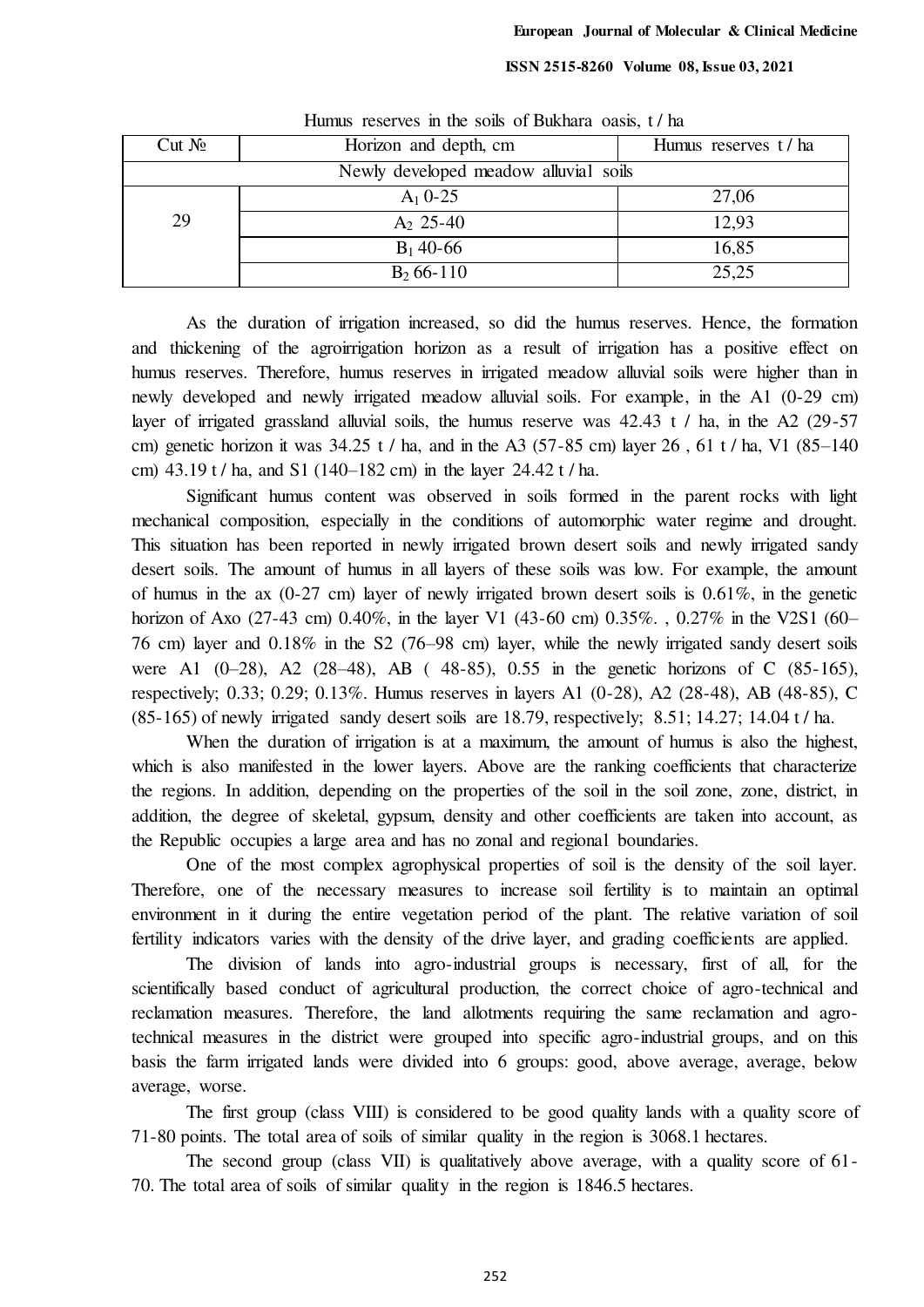The third group (class VI) is qualitatively average lands with a quality score of 51-60 points. The total area of this group of bonitet ball soils is 4905.9 hectares.

The fourth group (V-class) is qualitatively below average, with a quality score of 41-50 points. The total area of lands of this category is 4049.9 hectares.

The fifth group (class III) is the poorest soils with a quality score of 31-40. The total area of this group of bonitet ball soils is 4317.2 hectares.

The sixth group (Class II) is considered to be of poor quality, with a quality score of 21-30. The total area of this group of bonitet ball soils is 1412.0 hectares.

The area of irrigated lands studied in the district was 19,599.6 hectares, and the average score quality for the region was estimated at 51 points.

**Conclusion.** In summary, negative reclamation processes are observed in irrigated lands, the area of semi-hydromorphic (meadow) soils is expanding, groundwater is approaching the surface, salinization processes are intensifying, the problem of preventing and stopping negative processes remains a key issue.

The irrigated lands in the district are located in the zone of gray soils and, according to their natural conditions, belong to the continental climate zone. That is, summers are hot and dry, winters are cold, and the main atmospheric precipitation falls in winter and spring. Automorphic, semi-hydromorphic soils are widespread in the region. Irrigated soils have mainly light mechanical content, and in some cases moderate and heavy mechanical content are also encountered. The reclamation condition of soils, its groundwater, is closely related to their mineralization. Therefore, it was found that the farm soil cover was saline to different degrees and the depth of groundwater was mineralized differently.

Irrigated light gray, ice-covered, and grassy soils are more prone to water erosion. In these soils, fine soil particles are eroded under the influence of periodic irrigation throughout the year.

The soil fertility of the regions depends on the efficient and differentiated use of mineral fertilizers.

In order to protect the fertility of irrigated lands and increase the productivity of agricultural crops in the district, we recommend the following measures:

1. In years when the weather is dry, it is possible to carry out spring wet irrigation, periodic leveling, economical use of irrigation water.

2. In order to increase soil fertility, it is expedient to introduce crop rotation and establish reserve trees.

3. In order to increase the efficiency of fertilizers, organic fertilizers are prepared in the form of compost with mineral fertilizers, feeding agricultural crops, application of 25-30 tons of organic fertilizers per hectare is highly effective.

4. Periodic cleaning of collector drainage systems in district farms, which increases their efficiency and prevents the rise of groundwater.

5. Assessment of reclamation of irrigated lands for cadastre, inspection and control of mineralization and depth of groundwater, hydrometric and hydrotechnical monitoring of flow in collector ditches, soil salinity;

6. Preparation of advice on the rate of leaching of saline soils, the use of collectordischarge water for irrigation, the operation of the system of vertical drainage;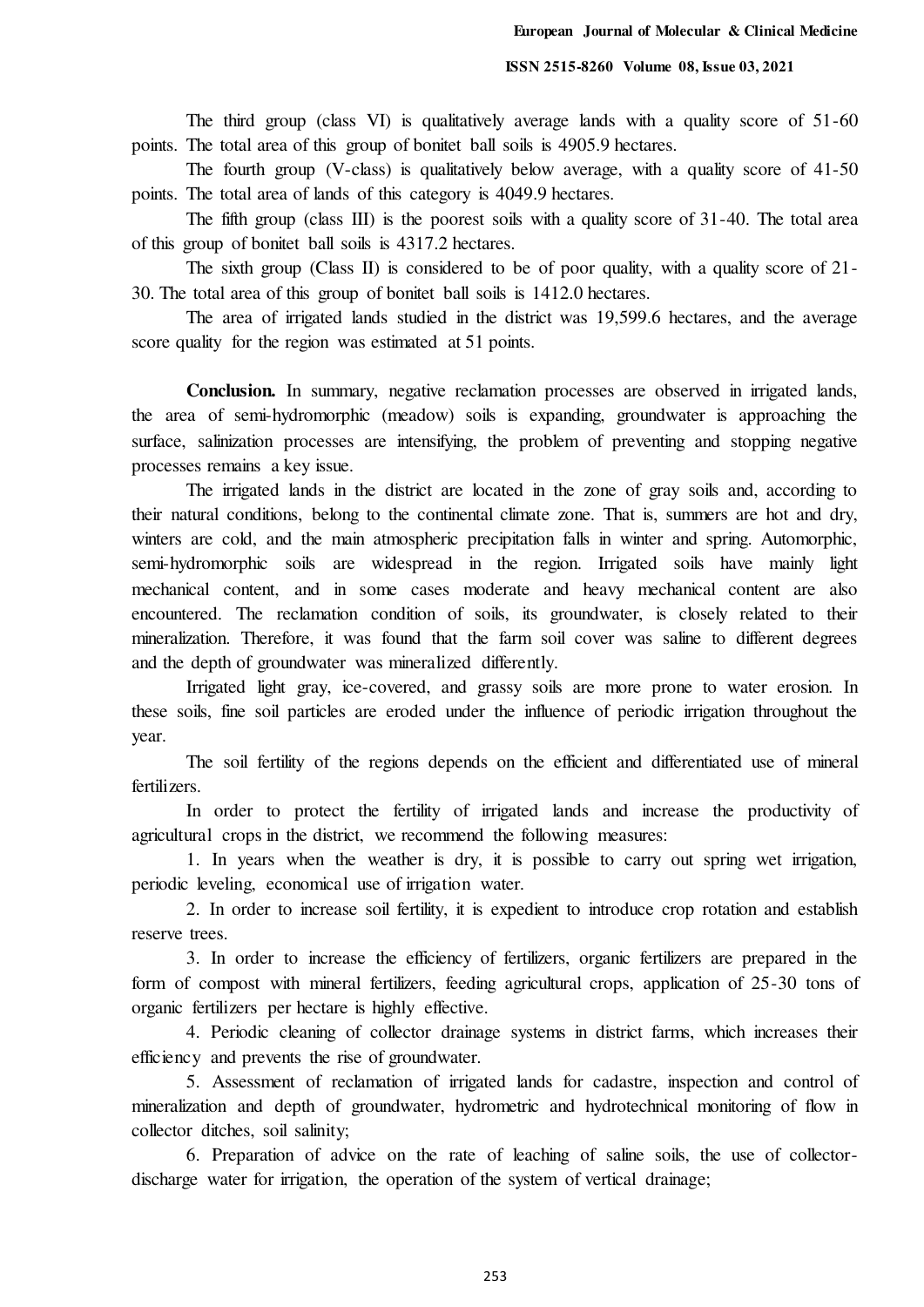The land is always in need of control and protection and upbringing, and it can never be deceived. A well-owned land does not always produce high yields. The value of it, that is, the land, is also measured by the yield. That's what happened. Even the method of economicstatistical assessment, which is carried out at a very high level without taking into account the natural properties of the soil, does not lead to the expected result. The great thinker and scholar Abu Ali Ibn Sina once said, "The earth is a living being - life is the basis of death." These thoughtful words have not lost their power even now.

## **REFERENCES:**

1. I.Turapov, H.Namozov "Soil valuation". "Science and Technology Publishing House. Tashkent 2010 study guide

2. R.Q.Kuziev, F.Yu.Yuldoshev, I.A.Akramov "Soil valuation". Tashkent "Finance" 2004 Monograph

3. Ryjova I. M, Chernova O. V., Sileva T. M, Chichagova O. A., Vyunenko A. V. Gumusnoe sostoyanie chernezomov privoljskoy lesostepi, sformirovannyx na raznyx pochvoobrazuyushchix porodax // Pochvovedenie, 2003, №12, -C.1431-1439.

4. Sorokina O.A., Zarubina N.V. - Content of chemical elements in alluvial soils and donnox otlojeniyax rivers Urkan (basin rivers Amur) // Soil, №6, 2013.-C.681-690

5. Artemeva Z.S. Organic substances and granulometric system of soil. M .: GEOS, 2010.- 240p.

6. Ortikov TK, Artikova HT, Umarov OR, Bafoeva ZH Formation of humus soils of Bukhara region at different levels and types of zasolennosti // Journal of Agriculture of Uzbekistan - Tashkent, 2019. - №11-B.44.

7. Saidova M.E., Davletmurodov M.M. "Distribution of humus content in alluvial soils of irrigated grasslands along the Aral Sea" // Bulletin of Agrarian Science of Uzbekistan, №1, 2019. -B. 101-109

8. Artikova X.T., Ortikov T.K., Umarov O.R., Bafoeva Z.X. Salt regime of soils of Bukhara district and ways to improve it Bulletin of the National University of Uzbekistan - Tashkent, 2019. - № [3/2] -P.130-132.

9. Umarov O.R., Bafoeva Z.X., Artikova X.T., Ortikov T.K. Reclamation of soils of Bukhara oasis and ways to improve it // Bulletin of the National University of Uzbekistan - Tashkent, 2019. - № [3/2] -P.183-185.

10. Ortikov T.K., Artikova X.T., Umarov O.R., Bafoeva Z.X. Gumusnoe sostoyanie lugovoalluvialnych pochv Buxarskogo oazisa pri raznyx stepenyax i tipax zasoleniya // Khorezm mamun akademiyasi informacnomasi - Khorezm, 2020. - №8-B.219-222.

11. Ortikov T.K., Umarov O.R. Changes in the agrochemical and microbiological properties of grassy alluvial soils of the Bukhara oasis under the influence of salinity // Integration of science, education and production in the sustainable development of the agricultural sector, III - distance of professors and young scientists dedicated to "2020 - Year of Science and Digital Economy" Proceedings of the scientific-practical conference. Tashkent, 2020.- P.1163-1165.

12. Kh.Kh.Salimova, Kh.T.Artikova, Sh.Sh.Nafetdinov. Improving the productivity of irrigated soils of Gijduvan district and their rational use. International scientific-practical